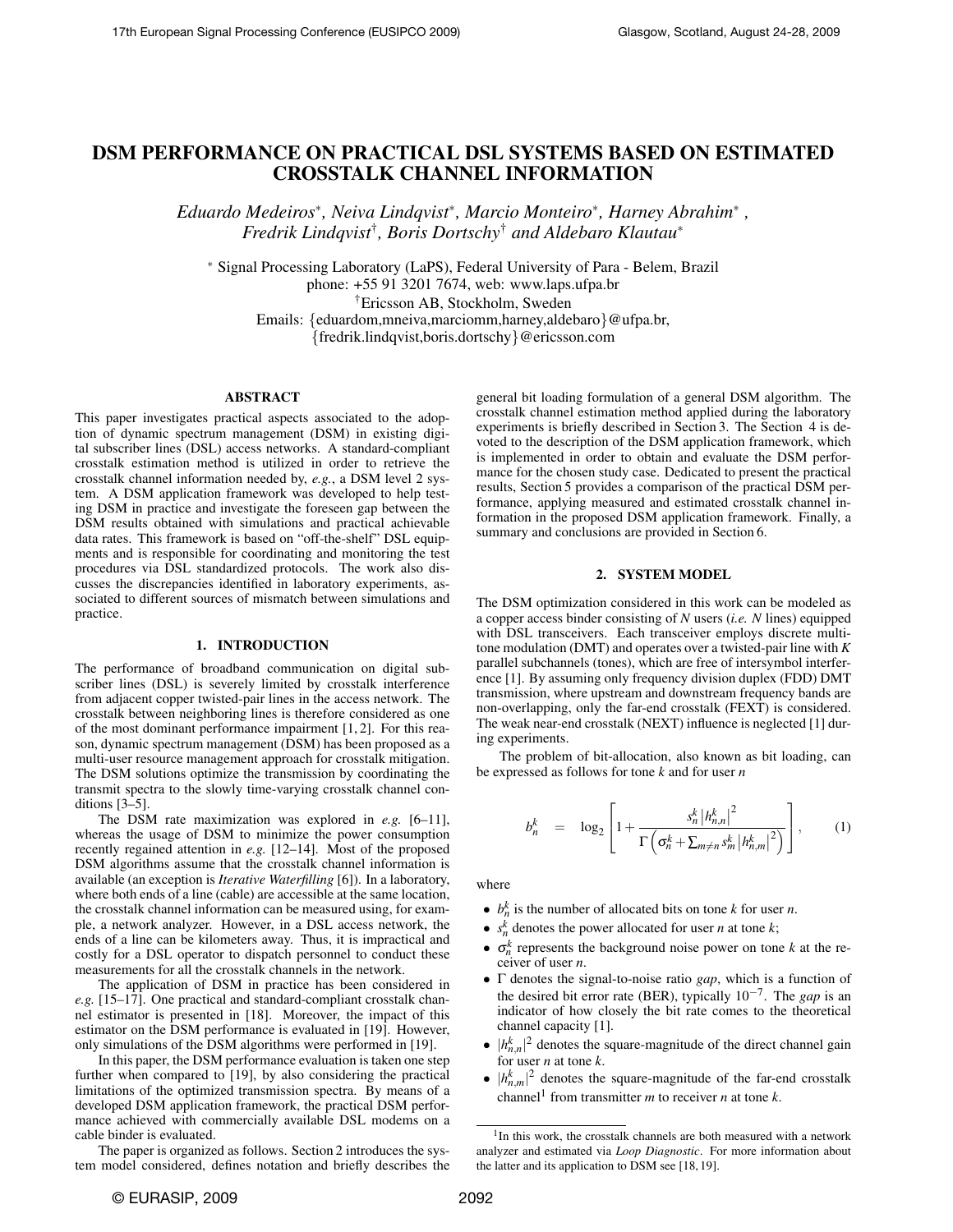#### 3. CROSSTALK CHANNEL ESTIMATION

<span id="page-1-0"></span>The crosstalk channel estimation method used during the laboratory tests is briefly described in this section. More detailed information about this method can be found in [18]. The estimator is based on sequential power spectrum density (PSD) measurements at the farend side of the lines with only one near-end transmitter active per measurement sequence. By utilizing the two-port measurement procedure referred to as *Loop Diagnostic* [20], the measurements can be executed and coordinated from a network management system. Making use of a matrix notation, we can formalize the sequential estimation method as a single-input multiple-output (SIMO) system expressing the *m*-th sequence as follows, where only the *m*-th transmitter is active at a time,

<span id="page-1-3"></span>
$$
\mathbf{y}(m) = \mathbf{x}(m)\mathbf{H}(m) + \mathbf{z}(m). \tag{2}
$$

Here  $\mathbf{y}(m) = [\bar{y}_1(m) \bar{y}_2(m) \dots \bar{y}_N(m)]$  is the  $K \times N$  matrix containing the received signals in all *K* subchannels and for all *N* receivers, and  $\mathbf{H}(m) = [\bar{h}_{1,m}\bar{h}_{2,m} \dots \bar{h}_{N,m}]$  denotes the  $K \times N$  SIMO matrix. The known transmitted  $K \times K$  signal matrix from transmitter *m* yields

<span id="page-1-4"></span>
$$
\mathbf{x}(m) = \left( \begin{array}{cccc} x_m^1 & 0 & 0 & 0 \\ 0 & x_m^2 & \ddots & 0 \\ \vdots & \ddots & \ddots & \vdots \\ 0 & \cdots & \cdots & x_m^K \end{array} \right).
$$

In [\(2\)](#page-1-3) the added (complex) noise is denoted by the  $K \times N$  matrix  $\mathbf{z}(m) = [\bar{z}_1(m)\bar{z}_2(m)\dots\bar{z}_N(m)].$ 

The PSD-based estimate of the FEXT attenuation matrix for sequence  $m = 1, 2, ..., N$  can be formulated as, [18],

$$
\widetilde{\left|\mathbf{H}\right|}^{2}(m) = \mathbf{P}_{x}(m)^{-1}\Big(\mathbf{P}_{y}(m) - \mathbf{P}_{z}(m_{0})\Big), \tag{3}
$$

where  $P_y(m)$ ,  $P_x(m)$ , and  $P_z(m)$  are the corresponding PSD matrices obtained by taking the absolute-squared value of the elements of  $y(m)$ ,  $x(m)$ , and  $z(m)$ , respectively. In [\(3\)](#page-1-4),  $P_z(m_0)$  denotes the background noise measured with no active transmitters prior to the start of sequence  $m$ . From  $(2)$ – $(3)$  it follows that the estimate  $\widetilde{H}_c^2(m)$  becomes unbiased if  $P_z(m) \approx P_z(m_0)$ . This assumption of (temporary) stationarity is reasonable from at least two aspects: in the SIMO case no other active disturber is present, and the twisted-pair channel is non time-varying. A more detailed description of the estimator and its performance is available in [18]. It should be emphasized that since the FEXT channels do not significantly change over time, the (intrusive) FEXT channel estimation

# 4. DSM APPLICATION FRAMEWORK

is only seldom conducted in practice.

<span id="page-1-1"></span>This section is devoted to the description of a DSM application framework, which is implemented in order to obtain and evaluate the DSM performance results. The framework employs unmodified commercial equipment where the crosstalk channel information is estimated according to the method described in previous section.

Most DSM algorithms do not cope with the physical layer implementation, or practical limitations imposed by existing hardware. For example, commercially available DSL modems cannot arbitrarily change their PSDs during showtime state.

Although the PSDs cannot be altered in showtime state, there is a standardized set of parameters called *transmitter spectrum shaping* (*tssi*), that allow PSD shaping to be performed on ADSL2 and ADSL2+ [20, 21]. Using these parameters, it is possible to define a limiting PSD mask, which the modems cannot exceed while transmitting. Unfortunately, the limiting PSD masks can only be updated when the line of interest is disabled (C-IDLE state [20]).

A flowchart of the developed DSM framework is illustrated in Fig. [1.](#page-1-5) The framework execution is as follows:



<span id="page-1-5"></span>Figure 1: Optimization flowchart: main steps for spectrum optimization and their respective intermediate outcomes (in shaded boxes).

- First, the direct and crosstalk channel information is estimated and retrieved with the method described in the previous section. Alternatively the crosstalk transfer function measurements may be performed using a network analyzer.
- A DSM algorithm is used to calculate a set of optimized PSDs based on the obtained quantities in the first step.
- The PSDs resulting from DSM optimization are modified [22] to generate a set of valid control parameters (*tssi* values) to be applied at the Central Office (CO) modem, *i.e.* at the DSL access multiplexer (DSLAM).
- Finally, after PSD mask application, the framework polls for feedback from the network (bit rates, bit load, output power, among others), in order to assess the performance.

There are two major sources of discrepancies in the procedure. First, the estimated crosstalk channel data is affected by the estimation method and hardware used, *i.e.*, the implementation of the Loop Diagnostic protocol may vary depending on the hardware vendor. Secondly, there may be an error in the mapping between the calculated PSDs and the ones that can be reproduced in hardware, since the transmit PSDs are only required not to exceed the imposed limiting mask (effectively, the transmit PSD levels can be lower than the mask).

The next section details how this framework is used to evaluate the performance of DSM, based on both measured and estimated crosstalk channel information.

### 5. EVALUATION AND RESULTS

<span id="page-1-2"></span>This section presents a comparison of the practical DSM performance, applying measured estimated crosstalk channel information in the DSM application framework. It is important to notice that the estimated crosstalk channels are obtained using the estimation method described in Section [3.](#page-1-0)

The main objective here is to investigate whether the estimated channel information usage degrades the performance of DSM on a practical DSL deployment, when compared to measurement-based channel information. As mentioned, accurate channel information provided by specialized measurement equipments such as a network analyzer will not be available in practice.

The comparison is carried out by the evaluation of different *rate*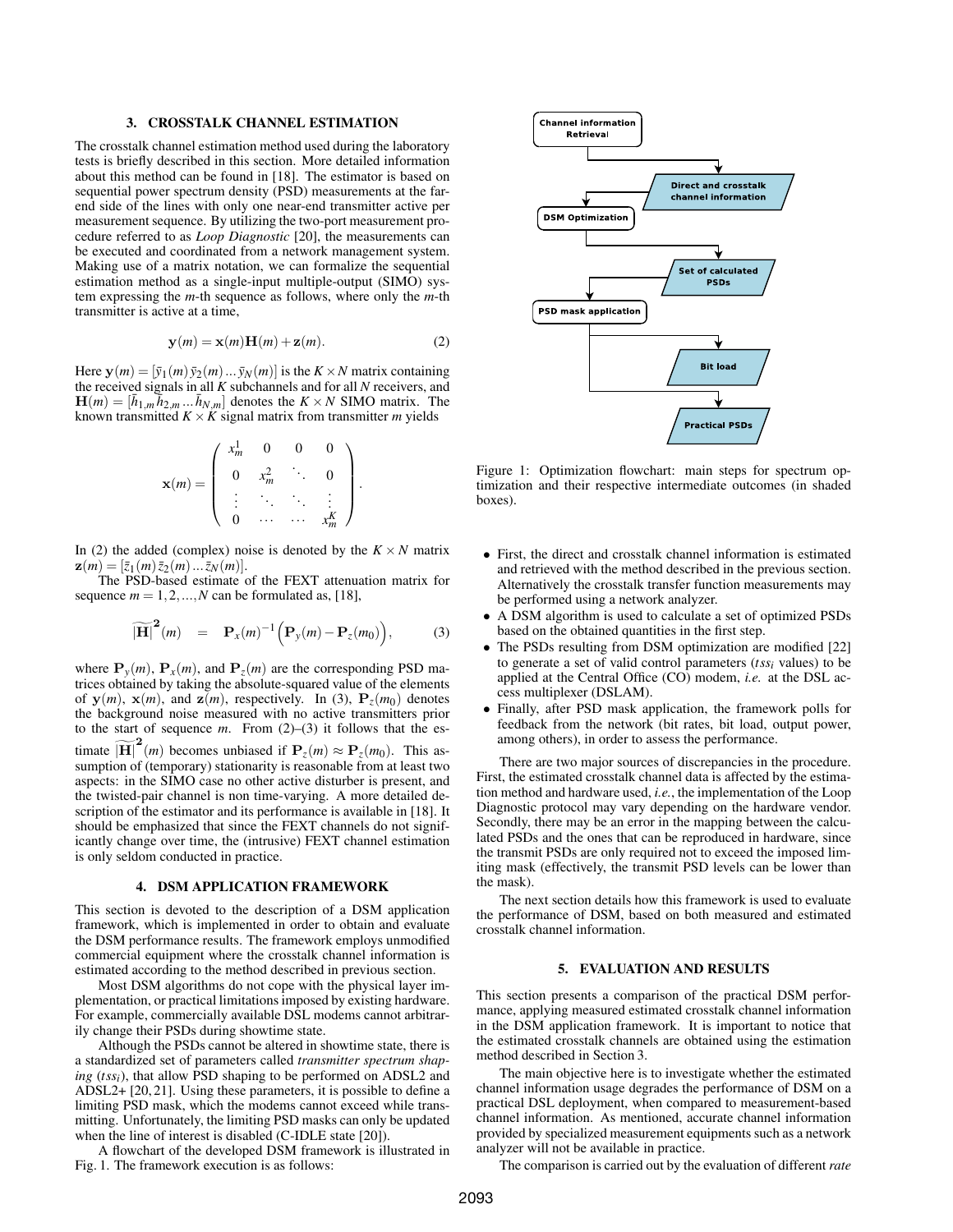*regions*[2](#page-2-0) achieved by the same DSM algorithm, taking as input the two forementioned channel information sources.

The experimental results are obtained using the DSM application framework described in previous section with the following setup:

- The measured channel information is provided by an Agilent 4395*A* network analyzer.
- Standard telephone cables as used in field deployment (24AWG).
- Unmodified Ericsson DSLAMs and commercial CPEs (costumer premises equipment) from different vendors are used.
- Iterative spectrum balancing (ISB) [7,23] is the DSM algorithm in the optimization.

For the sake of illustration, the scenario of Fig. [2](#page-2-1) with two DSL lines is used. The extension for more lines is straightforward and the essence of the conclusions are comparable to the presented twousers case.



<span id="page-2-1"></span>Figure 2: Near-far topology with one remote terminal (RT).

The results are obtained based on the procedure described in Fig. [1.](#page-1-5) The outcomes of the process, shown in the blue shaded boxes will be the subject of the present analysis.

# 5.1 Direct and crosstalk transfer functions

The first step in order to perform DSM optimization using the framework is to obtain the channel information. A set of measurements, for both direct and crosstalk transfer functions are carried out. These data, provided by a network analyzer, are considered and used in this work as the basis for the DSM performance comparison.

Next, the estimation process is executed, to retrieve estimated crosstalk channel information. This procedure is performed via software, without human intervention. The direct transfer functions from the estimated case are provided by the Loop Diagnostic protocol.

Fig. [3](#page-2-2) depicts a comparison of the resulting crosstalk transfer functions provided by both sources: network analyzer and estimation. Note that the raw estimation (green curve in the figure) results in a rather noisy transfer function. For this reason, it was decided to smooth the signal using a moving average filter with a window size of 21 samples. This smoothed transfer function, referred as "treated" on the figure legend (red curve), is used as input for the DSM optimization.

The mean deviation between the estimation (treated) and the reference measurement is approximately 3 dB, a value that resembles the results presented in [18].

### 5.2 Practical rate region

The DSM optimization is carried out with ISB for both sets of transfer functions, using different priority settings, in order to generate two rate regions.

Next, the PSDs calculated by ISB for each point in the rate region are translated into *tssi* values and configured in the DSLAM. After both CPEs are in showtime state, the attainable net data rate, (*ATTNDR*) [20] is retrieved for each modem. The collected data is used to plot a named "practical" rate region. Typically, the rate



<span id="page-2-2"></span>Figure 3: Comparison between measured and estimated transfer function. The mean error value is approximately 3 dB. The error tends to be higher on lower and higher frequencies, because the estimator includes extra attenuation caused by the low-pass and highpass filters present in the DSL transceivers.

regions presented in the literature are obtained by simulations. In contrast, this work presents regions constructed with data acquired from DSL hardware.

Fig. [4](#page-3-0) depicts the points<sup>[3](#page-2-3)</sup> of the practical rate region that express the DSM performance based on measured (accurate) and estimated channel information. The relatively small distances between both rate regions indicate that the impact of using crosstalk channel information provided by the estimator described in Section [3](#page-1-0) is not significant.

# 5.3 PSDs and bit load

So far, the rate regions in Fig. [4](#page-3-0) have shown that the performance of DSM is not affected by the adoption of estimated channel information. Now, in order to give a better (fine grained) picture of their differences, bit load and PSD levels are compared as follows. To make the comparison fair, the point with largest aggregated rate  $R_{Line1} + R_{Line2}$  is selected from each region.

<span id="page-2-0"></span><sup>2</sup>The rate region is the set of bit rates that can be achieved in a DSL network. In the practical context of this paper, the rate region represents the combination of bit rates obtained from hardware using PSD masks calculated by DSM methods.

<span id="page-2-3"></span><sup>&</sup>lt;sup>3</sup>Note that each point in the rate region corresponds to a set of different PSDs.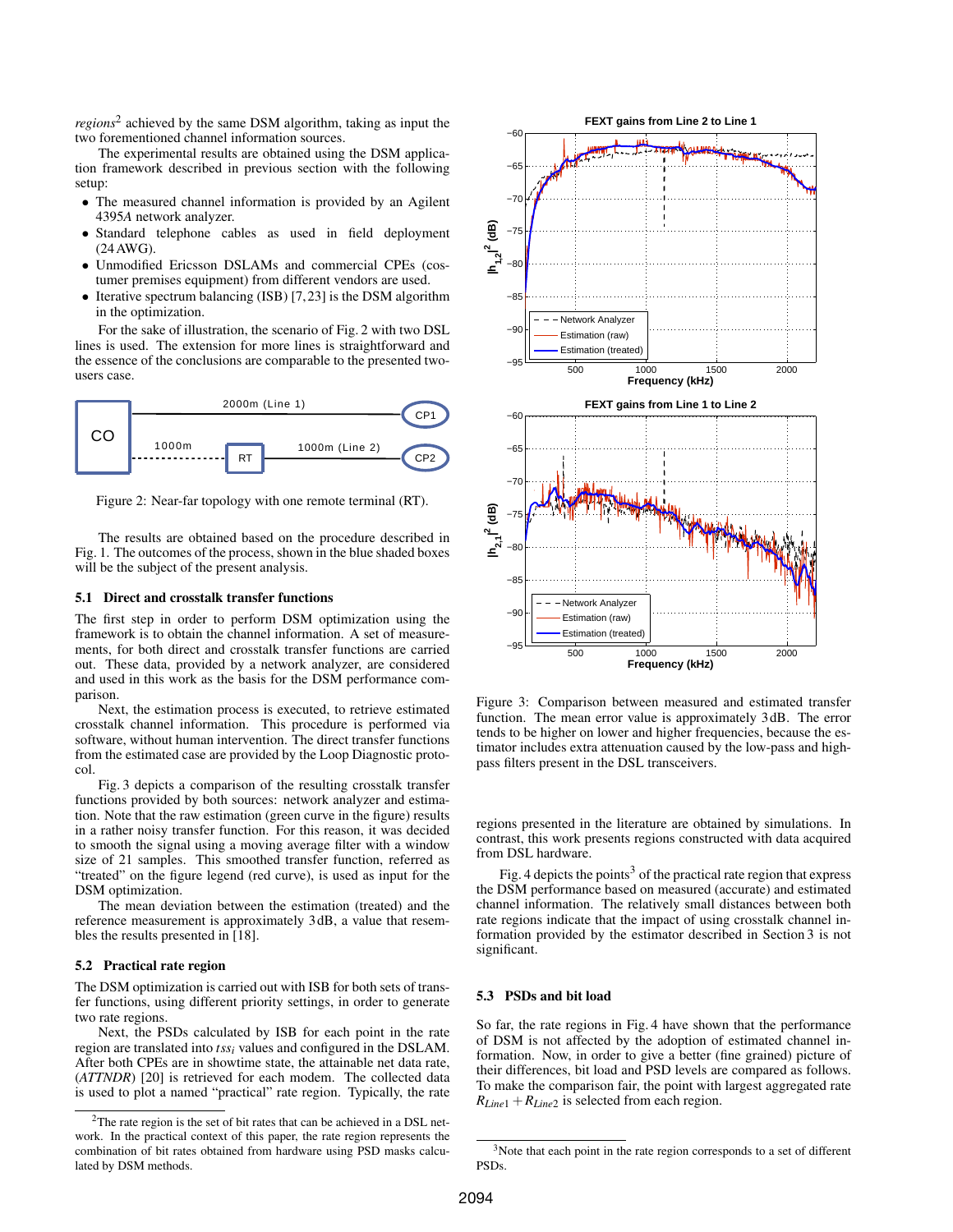

<span id="page-3-0"></span>Figure 4: Practical DSM level 2 performance when using measured (accurate) and estimated channel information. The minimal distance between the rate regions indicates a small impact of the error introduced by the estimated channels in the system. The arrows indicate the points with largest aggregated rate in each region.

Fig. [5](#page-3-1) shows the calculated PSD masks imposed to the DSLAM by the DSM framework. The upper plot contains the resulting PSDs for *Line 1*, the longer line. Both PSDs were quite similar. The lower plot contains the PSDs for the shorter line (*Line 2*). Here it is possible to visualize the more accentuated difference on lower frequencies.



<span id="page-3-1"></span>Figure 5: Calculated PSD mask comparison. Except for the lower frequencies on *Line 2*, both PSDs are quite similar.

Fig. [6](#page-3-2) depicts measurements of the real PSDs transmitted by the DSL transceivers while in showtime. Even though a difference is observed in the calculated PSDs for *Line 2*, the PSD measurement results were quite similar. As stated before, whenever a limiting mask is imposed, it is not guaranteed that it will be reproduced exactly on all tones.

Fig. [7](#page-3-3) and Fig. [8](#page-3-4) compare the bit load on each line, based on information retrieved from the DSLAM. The mean absolute error for both lines is close to zero.



Figure 6: Measured PSD comparison, for DSM solutions based on measured and estimated channel information.

<span id="page-3-2"></span>

<span id="page-3-3"></span>Figure 7: Bit load comparison for *Line 1*. The average error is 0.0293. The large error values around tone 70 are due to the *downstream pilot tone* [20].



<span id="page-3-4"></span>Figure 8: Bit load comparison for *Line 2*. The average error is −0.0430. The large error values around tone 210 are due to *downstream pilot tone* [20].